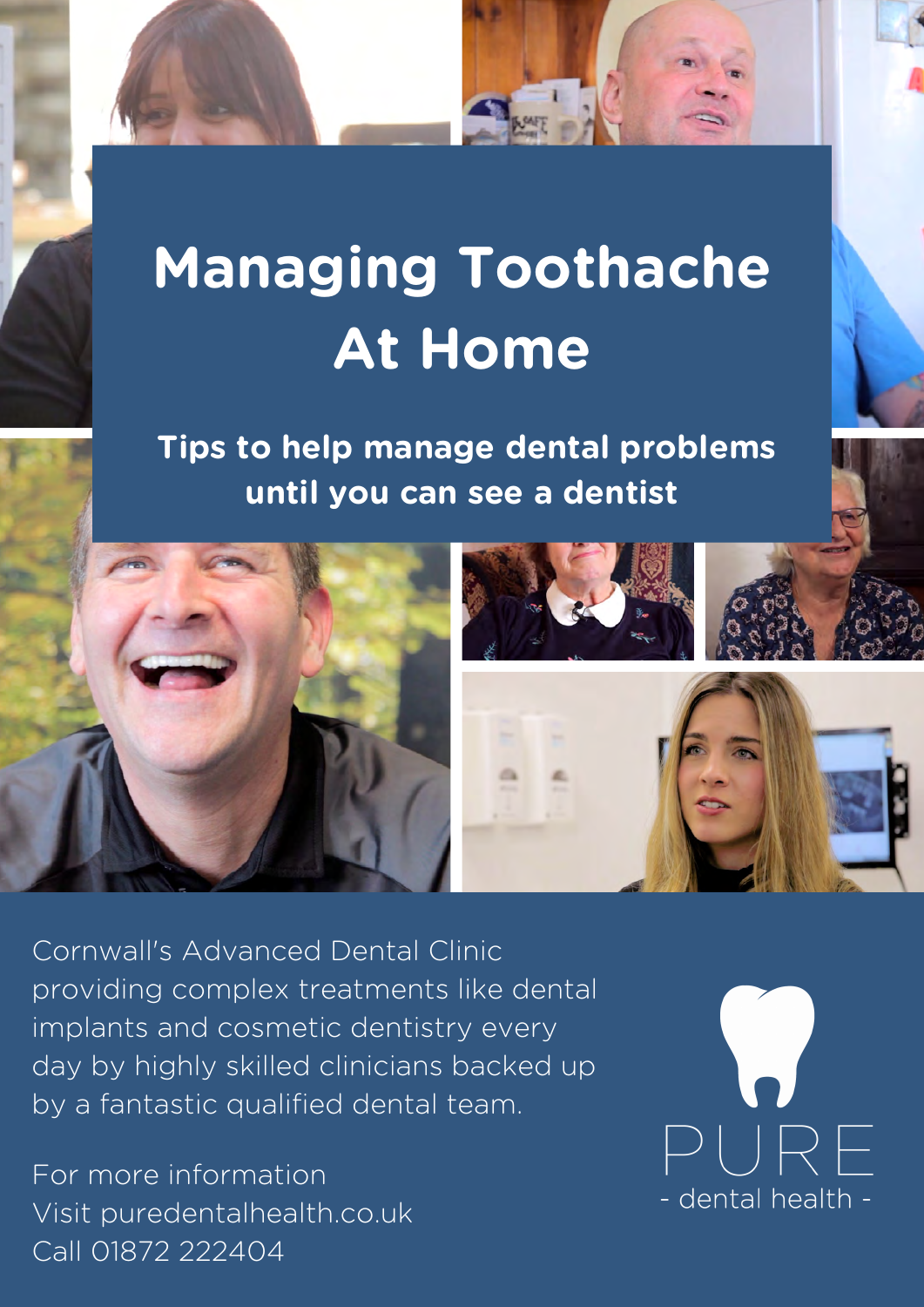#### **What counts as a dental emergency?**

Non-Urgent (may need to wait):

- Loose or lost crowns, bridges or veneers
- Broken, rubbing or loose dentures
- Bleeding gums
- Broken, loose or lost fillings
- Chipped teeth with no pain
- Loose orthodontic wires

Urgent dental treatment:

- Facial swelling extending to eye or neck
- Bleeding following an extraction that does not stop after 20 mins solid pressure with a gauze/clean hankie. A small amount of oozing is normal, just like if you had grazed your knee
- Bleeding due to trauma
- Tooth broken and causing pain, or tooth fallen out Significant toothache preventing sleep, eating, associated with significant swelling, or fever that cannot be managed with painkillers

Straight to A&E:

- Facial swelling affecting vision or breathing, preventing mouth opening more than 2 fingers width.
- Trauma causing loss of consciousness, double vision or vomiting.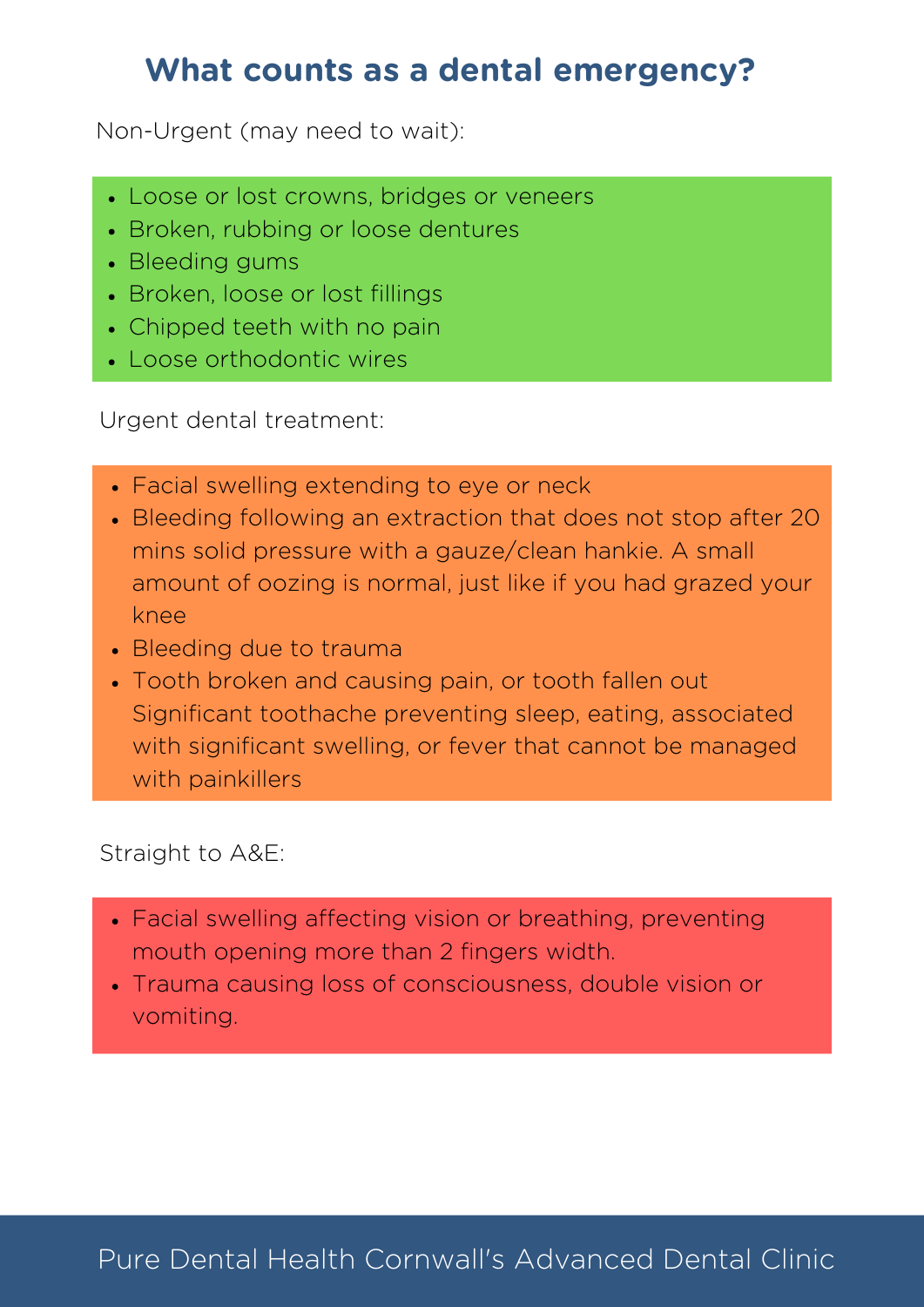## **Painkillers**

Anti-inflammatories (like ibuprofen) can help reduce sensitivity from teeth.

Combining paracetamol and ibuprofen has also been shown to be effective. There is currently no strong evidence that drugs like ibuprofen can make COVID-19 worse. If you have no coronavirus symptoms carry on taking ibuprofen as normal.

So until we have more information, take paracetamol to treat symptoms of coronavirus, unless your doctor has told you paracetamol is not suitable for you.

Painkillers should always be taken in accordance with instructions on the packet. Taking too many tablets, or taking medications incorrectly will not improve your symptoms, and can cause serious stomach and liver injury which can be life threatening.



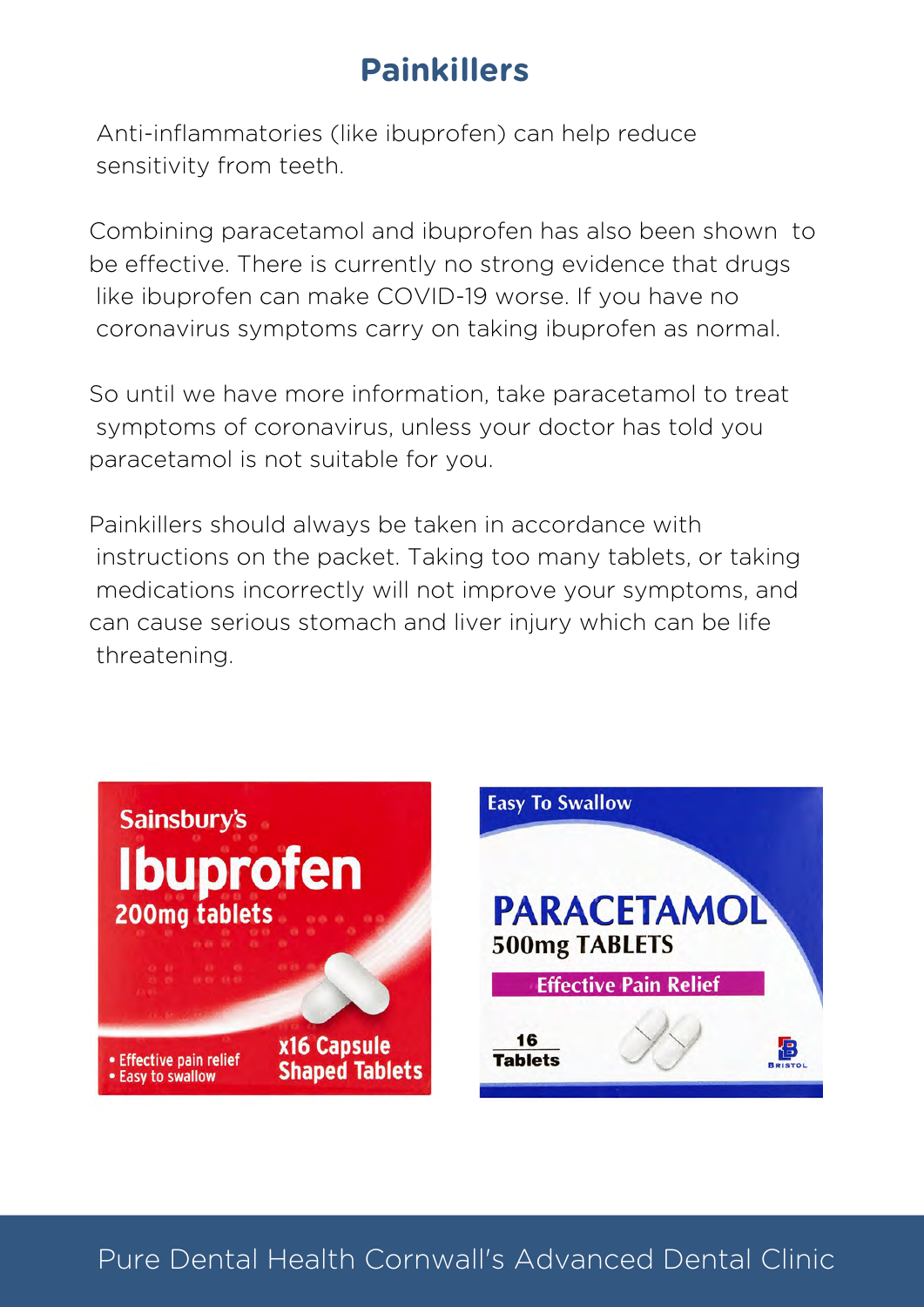### **Toothache**

If the tooth is extremely sensitive to hot or cold, antibiotics will not help.

The decay must be removed and filled. These home measures may help make symptoms manageable until care can be accessed.

Good cleaning with fluoride toothpaste and reducing sugar intake will help stop decay from getting any worse.

Desensitising/sensitive toothpaste (like Sensodyne repair and protect) can help.

Rub toothpaste directly on the affected area and do not rinse afterwards. Anaesthetic gel such as Orajel can help ease pain.

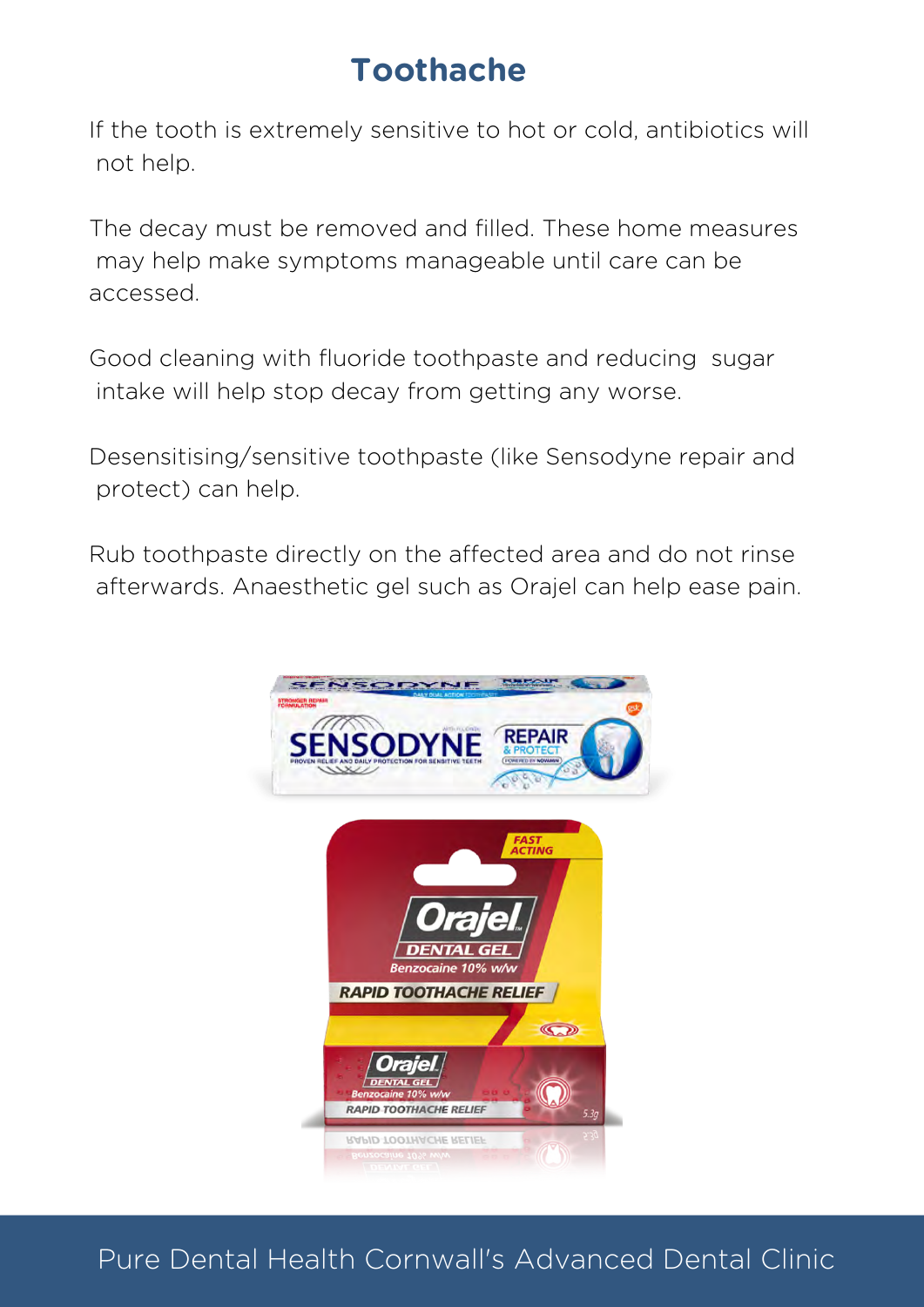## **Wisdom Teeth**

Wisdom tooth pain is usually due to inflammation of the gum over the erupting tooth, which can be worsened by trauma from biting.

Most flare ups can be managed with good home care and should settle in a few days to a week:

- Excellent cleaning (even if it is painful to brush, the area must be kept clean to encourage healing)
- Corsodyl mouthwash (avoid use for >1week as may cause staining)
- Soft diet (soft food will reduce trauma from biting)
- Warm salty mouthwash
- Painkillers (ibuprofen or paracetamol following packet instructions)

If you have difficulty swallowing, swelling in your face or cheek or difficulty opening your mouth, call your dentist. You may need antibiotics if the infection is spreading.

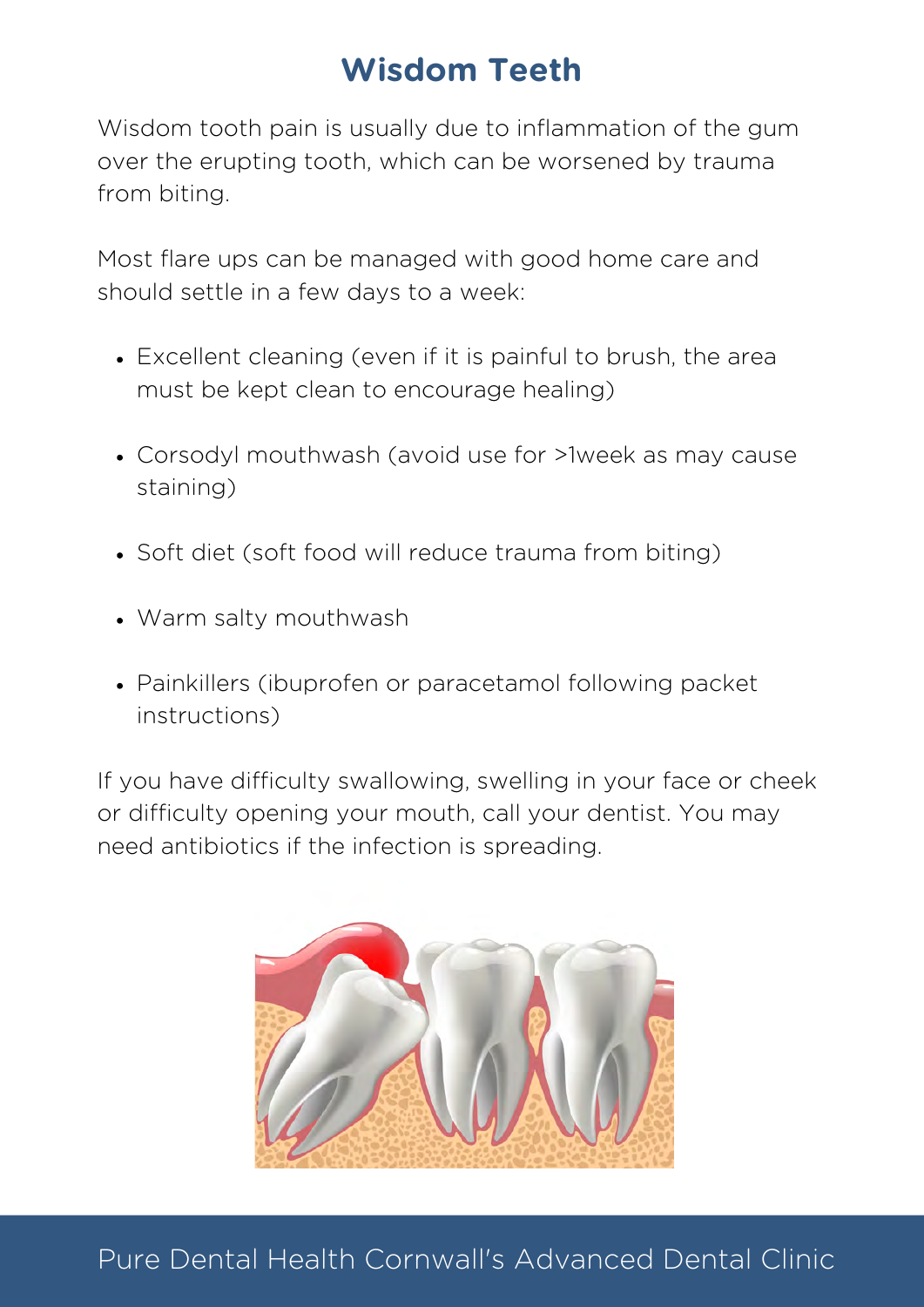#### **Ulcers**

Although painful, most ulcers will heal within 7-10 days.

Non-healing ulcers/oral lesions present for more than 3 weeks should be assessed by a dentist or doctor.

Warm salty mouthwash

Excellent cleaning (even if it is painful to brush, the mouth must be kept clean to encourage healing and prevent more ulcers forming. Be gentle and use a soft/baby toothbrush)

Difflam (Benzydamine) spray or mouthwash as needed

Soft diet (soft food will reduce trauma from biting)

Painkillers (ibuprofen or paracetamol following packet instructions)

Rubbing Dentures (Denture adhesives like Fixodent may help secure a loose denture. Any sharp edges can be removed using an emery board. Remove dentures when possible if causing trauma)

Corsodyl mouthwash (avoid use for over 1 week as may cause staining) as needed.

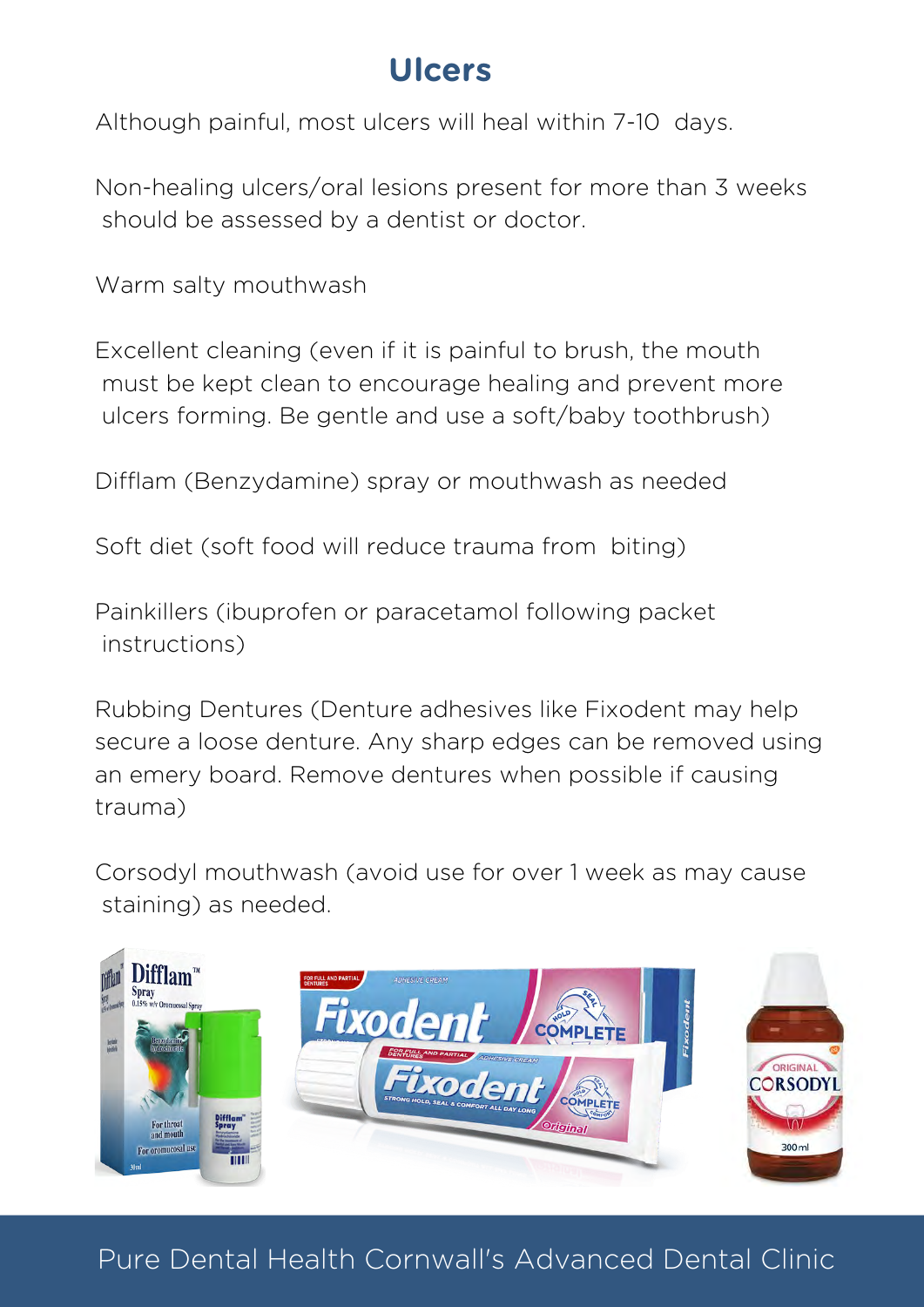#### **Pain or bleeding after an extraction**

Continue to take regular painkillers for several days after extraction, it is normal for the pain to be at its worst at day 3-4.

We cannot provide antibiotics for pain after extractions unless infection is present. We also cannot prescribe antibiotics over the phone without seeing you in person.

Some pink spit/oozing is normal after an extraction, but if the socket is bleeding freely, bite hard on gauze or a clean hankie for 20 minutes. If bleeding has not stopped, call your dentist.

If you smoke or rinse too soon after an extraction, you risk a dry socket. This can be very painful and regular painkillers are unlikely to be effective. You should call your dentist for an emergency appointment. Antibiotics will not solve this, as a dressing is needed to cover the exposed bone.

## **Bleeding Gums**

Bleeding from gums is NOT a dental emergency. Bleeding gums are usually due to gum disease, and will not stop until brushing improves.

Brush 2x a day with fluoride toothpaste for 2 minutes, concentrating especially on the areas that are bleeding.

Use floss or te-pe brushes to clean between your teeth every day.

#### **Dry Socket Following Tooth Extraction**